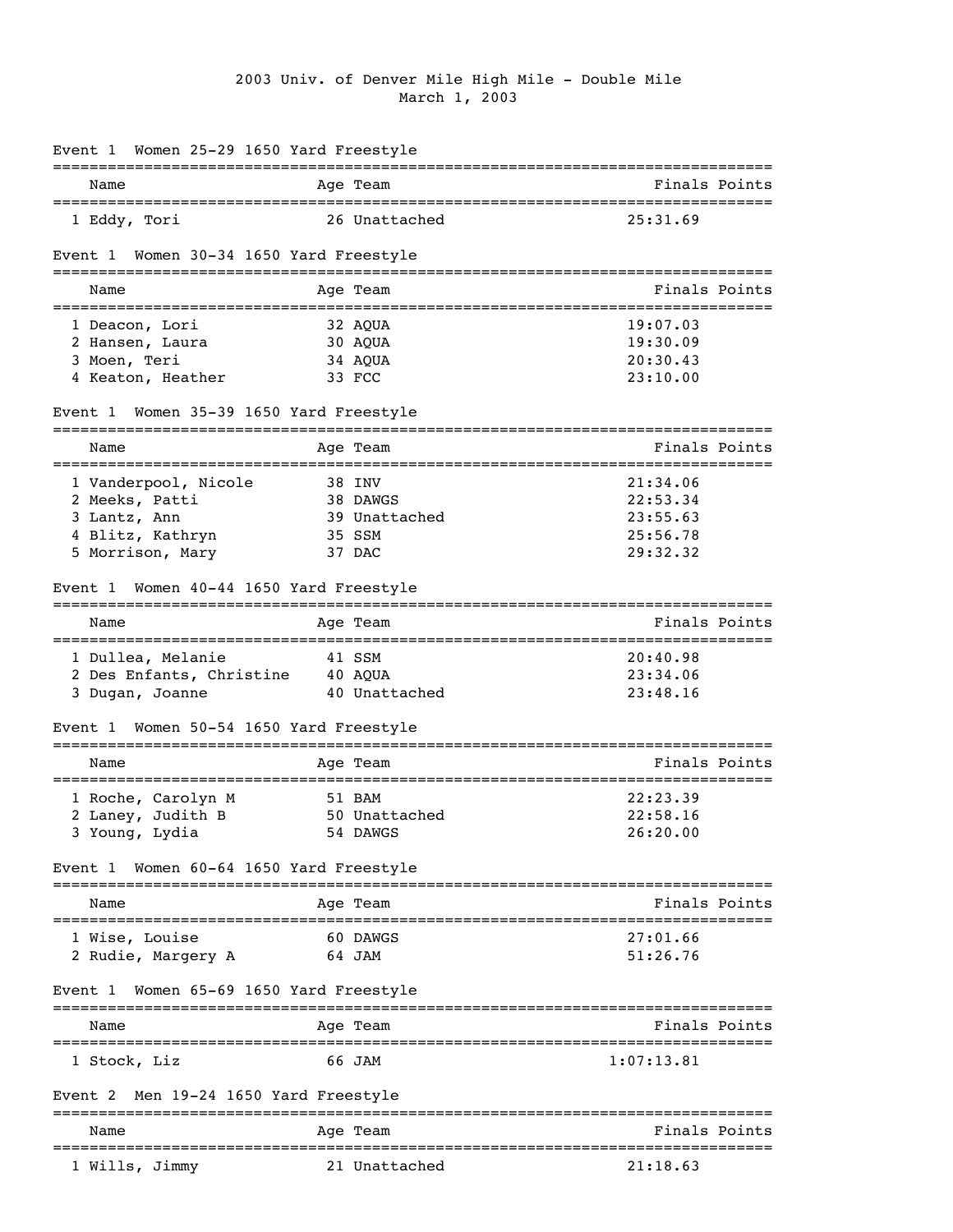|  |  |  | Event 2 Men 25-29 1650 Yard Freestyle |
|--|--|--|---------------------------------------|

| Name                                     | Age Team        | Finals Points |
|------------------------------------------|-----------------|---------------|
| 1 Cain, Scott                            | 25 AOUA         | 20:29.88      |
| Event 2 Men 30-34 1650 Yard Freestyle    |                 |               |
| Name                                     | Age Team        | Finals Points |
| 1 Ross, Dave                             | 32 AQUA         | 18:58.24      |
| 2 Carothers, Jim                         | 30 AOUA         | 19:20.68      |
| 3 Tanner, Greg                           | 34 AQUA         | 20:22.33      |
| 4 Hofteizer, Scott H 32 DAC              |                 | 21:10.93      |
| Event 2 Men 35-39 1650 Yard Freestyle    |                 |               |
| Name                                     | Age Team        | Finals Points |
| 1 Pease, Richard                         | 37 VORTE        | 18:29.79      |
| 2 Wise, Mike                             | 38 Unattached   | 18:47.20      |
| 3 Moseley, Matthew L                     | 35 RRM          | 22:02.90      |
| Men 40-44 1650 Yard Freestyle<br>Event 2 | =============== |               |
| Name                                     | Age Team        | Finals Points |
| 1 Classen, Ken                           | 41 AQUA         | 18:40.77      |
| 2 Melanson, Edward                       | 40 AQUA         | 18:53.18      |
| 3 Ellis, Mike                            | 44 BAM          | 22:54.21      |
| 4 Srodulski, Eric                        | 40 AQUA         | 24:27.41      |
| Event 2 Men 45-49 1650 Yard Freestyle    |                 |               |
| Name                                     | Age Team        | Finals Points |
| 1 Nolte, Christopher C                   | 46 INV          | 19:38.93      |
| 2 Reeves, Will                           | 49 AQUA         | 23:02.63      |
| 3 McHugh Jr., Jerry 45 DAC               |                 | 26:16.37      |
| Event 2 Men 50-54 1650 Yard Freestyle    |                 |               |
| Name                                     | Age Team        | Finals Points |
| 1 Creese, Dennis                         | 54 BAM          | 28:44.40      |
| Event 2 Men 55-59 1650 Yard Freestyle    |                 |               |
| Name                                     | Age Team        | Finals Points |
| 1 Selles, Carl H                         | 56 AQUA         | 19:32.31      |
| 2 Berson, Bill                           | 57 SSM          | 22:59.76      |
| 3 Martin, Tom                            | 55 Unattached   | 26:33.06      |
| -- McCormick, Paul                       | 55 BAM          | DQ            |
| Event 2 Men 60-64 1650 Yard Freestyle    |                 |               |
| Name                                     | Age Team        | Finals Points |
| 1 Chessnoe, Michael S                    | 61 AQUA         | 24:19.95      |
| 2 Reynolds, Bing                         | 62 BAM          | 35:31.32      |
|                                          |                 |               |
| Event 3 Women 30-34 1650 Yard Freestyle  |                 |               |

## ===============================================================================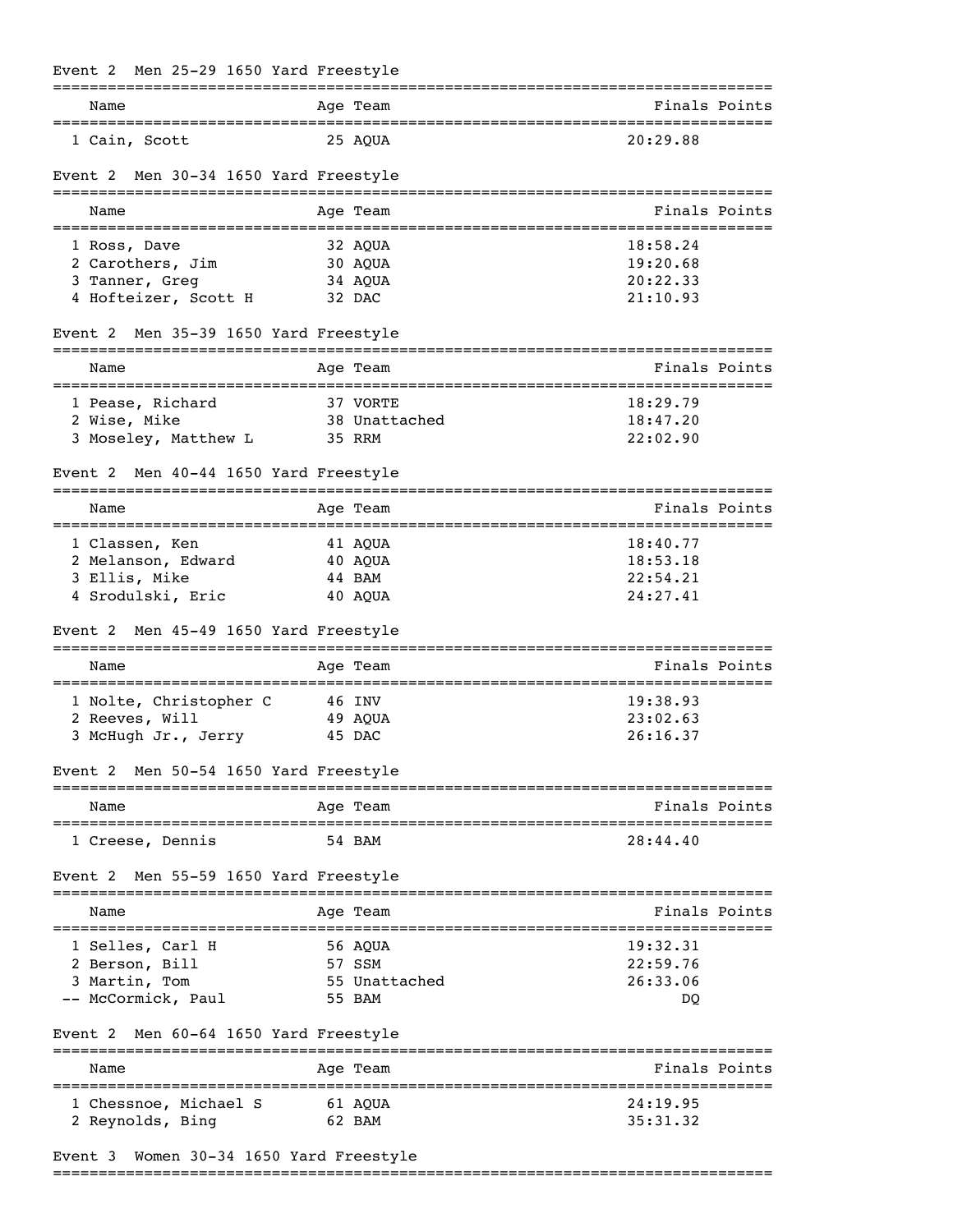| Name                                                       | Age Team                        | Finals Points                                   |
|------------------------------------------------------------|---------------------------------|-------------------------------------------------|
| 1 Keaton, Heather                                          | 33 FCC                          | 23:10.00                                        |
| Event 3<br>--------------------------------------          | Women 35-39 1650 Yard Freestyle |                                                 |
| Name                                                       | Age Team                        | Finals Points                                   |
| 1 Blitz, Kathryn<br>2 Morrison, Mary                       | 35 SSM<br>37 DAC                | 25:59.78<br>29:32.32                            |
| Event 3 Women 40-44 1650 Yard Freestyle                    |                                 |                                                 |
| Name                                                       | Age Team                        | Finals Points                                   |
| 1 Dullea, Melanie                                          | 41 SSM                          | 20:40.98                                        |
| Event 3 Women 50-54 1650 Yard Freestyle                    |                                 |                                                 |
| Name                                                       | Age Team<br>----------          | Finals Points                                   |
| 1 Roche, Carolyn M<br>2 Young, Lydia                       | 51 BAM<br>54 DAWGS              | 22:23.39<br>26:20.00                            |
| Event 4 Men 30-34 1650 Yard Freestyle                      |                                 |                                                 |
| Name                                                       | Age Team                        | Finals Points                                   |
| 1 Ross, Dave                                               | 32 AQUA                         | 18:58.24                                        |
| Event 4 Men 45-49 1650 Yard Freestyle                      |                                 |                                                 |
| Name                                                       | Age Team                        | Finals Points                                   |
| =================================<br>1 McHugh Jr., Jerry   | 45 DAC                          | ===================================<br>26:16.37 |
| Event 4                                                    | Men 55-59 1650 Yard Freestyle   |                                                 |
| Name                                                       | Age Team                        | Finals Points                                   |
| 1 Berson, Bill                                             | 57 SSM                          | 22:59.76                                        |
| Event 4 Men 60-64 1650 Yard Freestyle                      |                                 |                                                 |
| Name                                                       | Age Team                        | Finals Points                                   |
| --------------------------------------<br>1 Reynolds, Bing | 62 BAM                          | 35:31.32                                        |
| Event 5                                                    | Women 30-34 3300 Yard Freestyle |                                                 |
| Name                                                       | Aqe Team                        | Finals Points                                   |
| l Hansen, Laura                                            | 30 AQUA                         | 39:01.78                                        |
| Event 5 Women 35-39 3300 Yard Freestyle                    |                                 |                                                 |
| Name                                                       | Age Team                        | Finals Points                                   |
| 1 Dretzka, Jennifer                                        | 39 TMF                          | ---------<br>53:15.54                           |
| Event 5                                                    | Women 50-54 3300 Yard Freestyle |                                                 |
| Name                                                       | ---------------<br>Age Team     | Finals Points                                   |
| 1 Fouts, Susan J                                           | 52 AQUA                         | 48:35.99                                        |